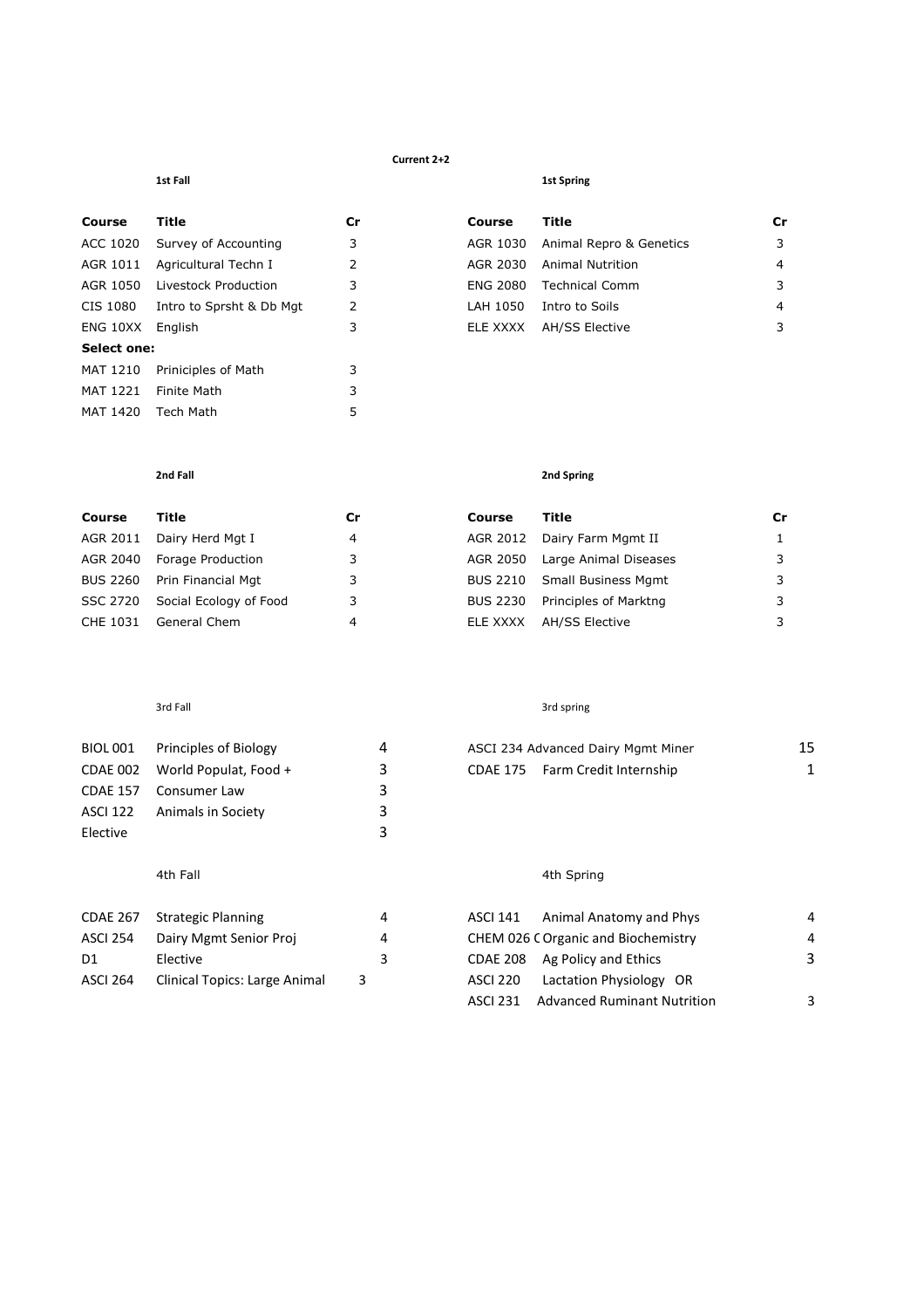# DAIRY TRACK, BACHELOR OF SCIENCE in ANIMAL SCIENCE

Community Entrepreneurship Minor

| <b>Fall Semester - First Year</b>                     |            | <b>Spring Semester - First Year</b>          |            |
|-------------------------------------------------------|------------|----------------------------------------------|------------|
| ASCI 001 Introduction to Animal Science               | 4 credits  | <b>BIOL 002</b><br>Principles of Biology     | 4 credits  |
| <b>CHEM023 General Chemistry</b>                      | 4 credits  | <b>CHEM 026 Organic and Biochemistry</b>     | 4 credits  |
| CDAE 061 Principles of Community Develop              | 3 credits  | ASCI 118 Animal Health                       | 3 Credits  |
| CALS 002 Foundations: Communication Methor 3 Credits  |            | CALS 002 Foundations: Information Technology | 3 credits  |
| CDAE 002 World Food, Population and Develop 3 credits |            | Math 009 or 019 Algebra or Calculus          | 3 credits  |
| <b>TOTAL CREDITS:</b>                                 | 17 Credits |                                              | 17 credits |
| <b>Fall Semester - Second Year</b>                    |            | <b>Spring Semester - Second Year</b>         |            |
| BIOL 001 Principles of Biology                        | 4 credits  | ASCI 141 Animal Anatomy and physiology       | 4 credits  |
| ASCI 110 Animal Nutrition, Metabol and Feed 4 credits |            | <b>ASCI 168 Animal Genetics</b>              | 3 credits  |
| ASCI 181 Career Seminar                               | 1 credit   | <b>ENGS 001 Written Expressions</b>          | 3 credits  |
| CDAE 166 Introduction to Communuity Entrepr 3 credits |            | <b>CDAE 168 Marketing</b>                    | 3 credits  |
| D1                                                    | 3 credits  | ASCI 134 CREAM                               | 4 credits  |
| <b>TOTAL CREDITS:</b>                                 | 15 credits |                                              | 17 credits |
| <b>Fall Semester - Third Year</b>                     |            | <b>Spring Semester - Third Year</b>          |            |
| ASCI 156 Dairy Management Seminar                     | 2 credits  | <b>CDAE 234 Miner Institute</b>              | 15 credits |
| PSS 161 Fundamentals of Soil Science                  | 4 credits  | CDAE 175 Farm Credit Internship              | 1 credit   |
| ASCI 135 CREAM                                        | 4 credits  |                                              |            |
| <b>CDAE 167</b><br><b>Financial Management</b>        | 3 credits  |                                              |            |
| ASCI 122 Animals in Society                           | 3 credits  |                                              |            |
| <b>TOTAL CREDITS</b>                                  | 16 credits |                                              | 16 credits |
| <b>Fall Semester - Fourth Year</b>                    |            | <b>Spring Semester - Fourth Year</b>         |            |
| ASCI 156 Dairy Management Seminar                     | 2 credits  | <b>ASCI 215 Animal Reproductions</b>         | 3 credits  |
| ASCI 262<br>Clinical Topics: Large Animals            | 3 credits  | ASCI 192 Special Topics: AI                  | 1 credit   |
| PSS 143 Forages                                       | 3 credits  | ASCI 220 Lactation Physiology or             |            |
| <b>ASCI 267 Stategic Planning</b>                     | 4 credits  | ASCI 231 Advanced Ruminant Nutrition         | 3 credits  |
| ASCI 195 Internship                                   | 3 credits  | CDAE 208 Ag Policy and Ethics                | 3 credits  |
|                                                       |            | ASCI 252 Senior Dairy Management Project     | 4 credits  |
|                                                       |            | CDAE 157 Consumer Law and Policy             | 3 credits  |
| <b>TOTAL CREDITS:</b>                                 | 15 credits |                                              | 17 credits |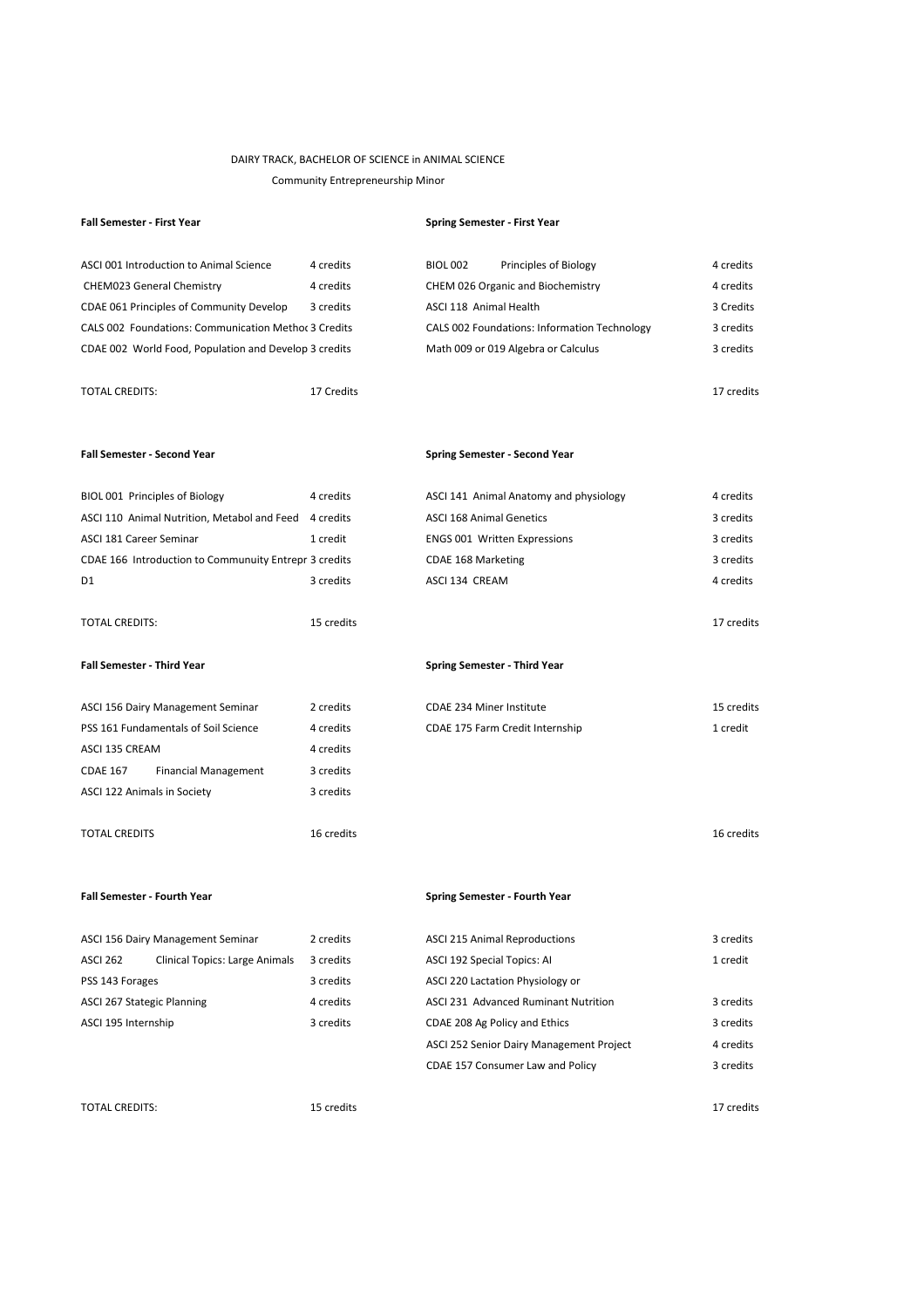# **UVM to VTC**

| First year   Fall UVM                                                                                                                                                                   |                                                               | First Year S Spring UVM                                                                                                                                                                                                                      |                                                               |
|-----------------------------------------------------------------------------------------------------------------------------------------------------------------------------------------|---------------------------------------------------------------|----------------------------------------------------------------------------------------------------------------------------------------------------------------------------------------------------------------------------------------------|---------------------------------------------------------------|
| ASCI 001 Intro to Animal Science<br>BIOL 001 Principles of Biology<br><b>ENGL 001 Written Expressions</b><br><b>CALS 001 Communication Methods</b><br>ASCI 156 Dairy Management Seminar | 4 credits<br>4 credits<br>3 credits<br>3 credits<br>2 credits | BIOL 002 Principles of Biology<br><b>CHEM 023 General Chemistry</b><br><b>CDAE 002 Information Technology</b><br>ASCI 135 CREAM                                                                                                              | 4 credits<br>4 credits<br>3 credits<br>4 credits              |
|                                                                                                                                                                                         | 16 credits                                                    |                                                                                                                                                                                                                                              | 15 credits                                                    |
| <b>Second Year Fall UVM</b>                                                                                                                                                             |                                                               | <b>Second Year Spring</b><br><b>UVM</b>                                                                                                                                                                                                      |                                                               |
| ASCI 122 Animals in Society<br>ASCI 110 A Animal Nutrition, Metab and 4 credits<br>ASCI 135 CREAM<br>D2 CDAE 002 World Food, Population<br>ASCI 156 Dairy Management Seminar            | 3 credits<br>4 credits<br>3 credits<br>2 credits              | <b>ASCI 168 Animal Genetics</b><br><b>ASCI 215 Animal Reproduction</b><br>CHEM 026 Organic and Biochem<br><b>ASCI 191 Special Topics: AI</b><br>D1 CDAE 095 US Food Equality and D <sub>3</sub> credits<br>Humanities, Fine arts<br>Elective | 3 credits<br>3 credits<br>4 credits<br>1 credit<br>3 credits  |
|                                                                                                                                                                                         | 16 credits                                                    |                                                                                                                                                                                                                                              | 16 credits                                                    |
| <b>Third Year Fall VTC</b>                                                                                                                                                              |                                                               | <b>Third Year Spring VTC</b>                                                                                                                                                                                                                 |                                                               |
| AGR 2011 Dairy Management I<br>AGR 2040 Forage Production<br>ACC 1020 Survey of Accounting<br>AGR 1011 Agricultural Technician I<br>Elective<br>humanities, history, English 3 credits  | 4 credits<br>3 credits<br>3 credits<br>2 credits              | AGR 2012 Dairy Managenmrnt II<br><b>BUS 2230 Principle of Marketing</b><br>Vet 1020 Anatomy and Physiology<br>AGR 2050 Large Animal Diseases<br>AGR 1012 Agricultural Techniques                                                             | 4 credits<br>3 credits<br>4 credits<br>4 credits<br>2 credits |
|                                                                                                                                                                                         | 15 credits                                                    |                                                                                                                                                                                                                                              | 17 credits                                                    |
| <b>Fourth Year Fall VTC</b>                                                                                                                                                             |                                                               | <b>Fourth Year Spring W H Miner Institute</b>                                                                                                                                                                                                |                                                               |
| AGR 2020 Farm Buildings<br>AGR 2040 Forage Production<br>AGR 2720 Issues and Trends in Agricultu 2 credits                                                                              | 2 credits<br>3 credits                                        | Senior capstone ASCI 234 at Miner In 15 credits<br>statistics, advanced nutrition requirer                                                                                                                                                   |                                                               |
| BUS 2260 Principles of Financial Mgmt 3 credits<br>Electives - internship, special problem, etc.                                                                                        | 6 credits                                                     | CDAE 175 f Farm Credit Fellowship                                                                                                                                                                                                            | 1 credit                                                      |
|                                                                                                                                                                                         | 16 credits                                                    |                                                                                                                                                                                                                                              | 16 credits                                                    |
| <b>Total 127 credits</b>                                                                                                                                                                |                                                               |                                                                                                                                                                                                                                              |                                                               |

**ASS in Dairy Farm Management Technology from VTC BS in Animal Science, Dairy Management Concentration, UVM**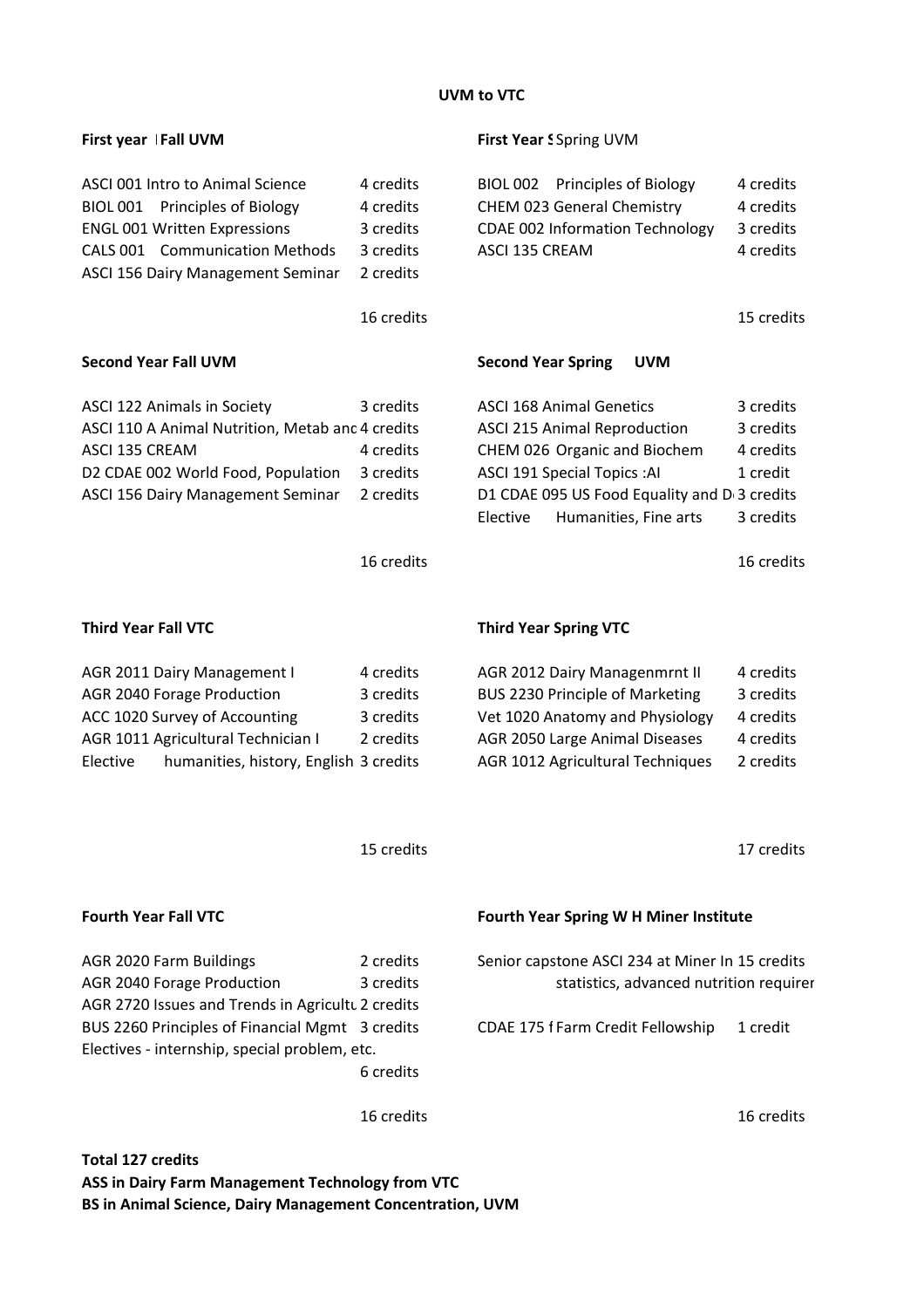# **All VTC**

# **1st Fall 1st Spring**

| Course      | Title                    | Сr |
|-------------|--------------------------|----|
| ACC 1020    | Survey of Accounting     | 3  |
| AGR 1011    | Agricultural Techn I     | 2  |
| AGR 1050    | Livestock Production     | 3  |
| CIS 1080    | Intro to Sprsht & Db Mgt | 2  |
| ENG 10XX    | English                  | 3  |
| Select one: |                          |    |
| MAT 1210    | Priniciples of Math      | 3  |
| MAT 1221    | Finite Math              | 3  |
| MAT 1420    | Tech Math                | 5  |

| Course   | Title                  | Cr | Course          | Title                       | Cr |
|----------|------------------------|----|-----------------|-----------------------------|----|
| AGR 2011 | Dairy Herd Mgt I       | 4  |                 | AGR 2012 Dairy Farm Mgmt II |    |
| AGR 2040 | Forage Production      | 3  | AGR 2050        | Large Animal Diseases       | 3  |
| BUS 2260 | Prin Financial Mgt     | 3  | <b>BUS 2210</b> | <b>Small Business Mgmt</b>  | 3  |
| SSC 2720 | Social Ecology of Food | 3  | ELE XXXX        | AH/SS Elective              |    |
| CHE 1031 | General Chemistry I    | 4  | <b>BUS 2230</b> | Principles of Marketing     |    |

| Course   | Title                 | Cr | Course          | Title                    | Cr |
|----------|-----------------------|----|-----------------|--------------------------|----|
| LAH 1020 | Intro to Hort         | 3  | AGR 3050        | Adv Nutrient Management  | 3  |
| ELE 2XXX | <b>AH/SS Elective</b> | 3  | AGR 3111        | Veg & Fruit Production I | 3  |
| AGR 3030 | Adv Dairy Nutrition   | 3  | BIO1220         | Botany                   |    |
|          |                       |    | <b>BUS 2410</b> | Human Resource MGT       | 3  |
| AGR xxxx | Tech Electives        | 6  | BUS 2230        | Principles of Marketing  | 3  |

| Course   | Title                  | Cr | Title<br>Course                    | Cr |
|----------|------------------------|----|------------------------------------|----|
| AGR 4040 | Agricultural Products  | 3  | Miner Institt Miner dairy semseter | 12 |
| AGR 4802 | Internship Review      |    |                                    |    |
| ELE 3XXX | Upr Lvl AH/SS Elective |    |                                    |    |
|          |                        |    |                                    |    |
| AGR xxxx | Tech Electives         | a  |                                    |    |

| Course           | Title                         | Cr | Course   | Title                   | Cr |
|------------------|-------------------------------|----|----------|-------------------------|----|
|                  | ACC 1020 Survey of Accounting | 3. | AGR 1030 | Animal Repro & Genetics | 3  |
|                  | AGR 1011 Agricultural Techn I | 2  | AGR 2030 | <b>Animal Nutrition</b> | 4  |
| AGR 1050         | Livestock Production          | 3  | ENG 2080 | <b>Technical Comm</b>   | 3  |
| CIS 1080         | Intro to Sprsht & Db Mgt      |    | LAH 1050 | Intro to Soils          | 4  |
| ENG 10XX English |                               | 3. | ELE XXXX | AH/SS Elective          | 3  |

# **2nd Fall 2nd Spring**

|          | AGR 2011 Dairy Herd Mgt I    | 4 |          | AGR 2012 Dairy Farm Mgmt II |   |
|----------|------------------------------|---|----------|-----------------------------|---|
|          | AGR 2040 Forage Production   | 3 | AGR 2050 | Large Animal Diseases       | 3 |
|          | BUS 2260 Prin Financial Mgt  | 3 | BUS 2210 | <b>Small Business Mgmt</b>  | 3 |
| SSC 2720 | Social Ecology of Food       | 3 | ELE XXXX | AH/SS Elective              | 3 |
|          | CHE 1031 General Chemistry I | 4 | BUS 2230 | Principles of Marketing     | 3 |
|          |                              |   |          | or                          |   |
|          |                              |   | CHE 2260 | Organic Chemistry           | 4 |
|          |                              |   | MAT 2021 | <b>Statistics</b>           | 3 |

# **3rd Fall** 3rd Spring 3rd Spring

| Course   | Title                 | Сr | Course          | Title                             | Cr |
|----------|-----------------------|----|-----------------|-----------------------------------|----|
| LAH 1020 | Intro to Hort         | 3  | AGR 3050        | Adv Nutrient Management           | 3  |
| ELE 2XXX | <b>AH/SS Elective</b> | 3  |                 | AGR 3111 Veg & Fruit Production I | 3  |
| AGR 3030 | Adv Dairy Nutrition   | 3  | BIO1220         | Botany                            | 3  |
|          |                       |    | <b>BUS 2410</b> | Human Resource MGT                | 3  |
| AGR xxxx | Tech Electives        | 6  | <b>BUS 2230</b> | Principles of Marketing           | 3  |
|          |                       |    |                 | or                                |    |
|          |                       |    | CHE 2060        | Organic Chemistry                 | 4  |

# **4th Fall 4th Spring**

| Course | Title                              | <b>Cr</b> |
|--------|------------------------------------|-----------|
|        | Miner Institt Miner dairy semseter | 12        |